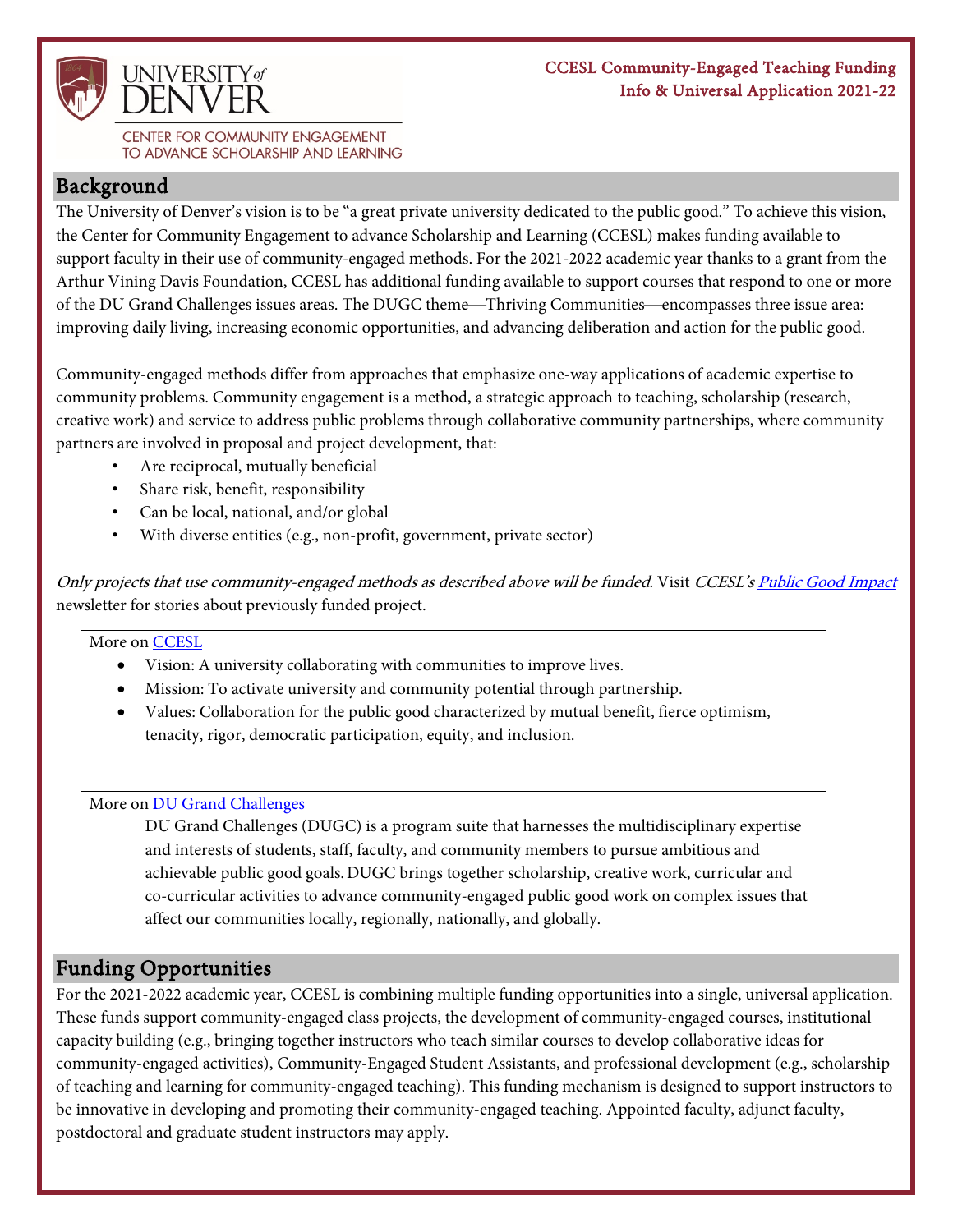### Funding Amounts

Funding Tunding Description (goals, funds available) Class Projects Goals: • Implement specific community-engaged learning projects (e.g., supplies needed to implement projects). Funds up to \$2,000: • Examples of eligible costs: course activity costs as well as materials and supplies, such as specialized equipment, duplicating and mailing expenses. Professional Development Goals: • Disseminate information (presentations, articles, reports) regarding communityengaged courses or projects focused on student learning (e.g. scholarship of teaching and learning); and/or • Significant professional development opportunity (not otherwise available at DU) related to community-engaged teaching that has the potential to also benefit colleagues' development as well. Specifically, there must be evidence that the faculty will share their learning with others on campus, such as through CCESL's Public Impact newsletter or a CCESL-sponsored presentation. Funds up to \$1,000: • Examples of eligible costs: Conference travel to present on community-engaged scholarship of teaching and learning and/or seeking out training to advance community-engaged curriculum that is not available at DU. Funds may generally be used for conference registration, transportation, housing, and meals. Applicants should make clear why other conference travel sources, such as those available through departments, cannot be used. NOTE: While COVID-19 travel and budget restrictions are in place, funds for conference travel may not be available; contact [ccesl@du.edu](mailto:ccesl@du.edu) to check on availability before submitting an application. Course Development Goals: • Develop new community-engaged learning opportunities (e.g. costs that are essential to new course development, not covered under other CCESL programs, and for which support is not available elsewhere); • Deepen existing community-engaged learning opportunities or partnerships Funds up to \$500 • Examples of eligible costs: Costs associated with relationship building with partners such as honoraria or meals. Requests may also include faculty stipends up to \$50/hour unless the faculty member has received other CCESL stipend funds for course development such as through the Community-Engaged Teaching 101 Workshop (previously called the Service Learning or Community-Engaged Learning Scholars program)]. **Institutional** Capacity-Building Goals: • Provide community-engaged professional development opportunities for a group of DU instructors who have experience teaching community-engaged courses and/or • Create a community of instructors interested in developing a departmental and/or inter-departmental community-engaged plan.

Mini-grants cover faculty expenses beyond normal departmental support; they are not intended to relieve departmental budgets or to relieve the budgets of community partners. Projects must be specific to one funding category.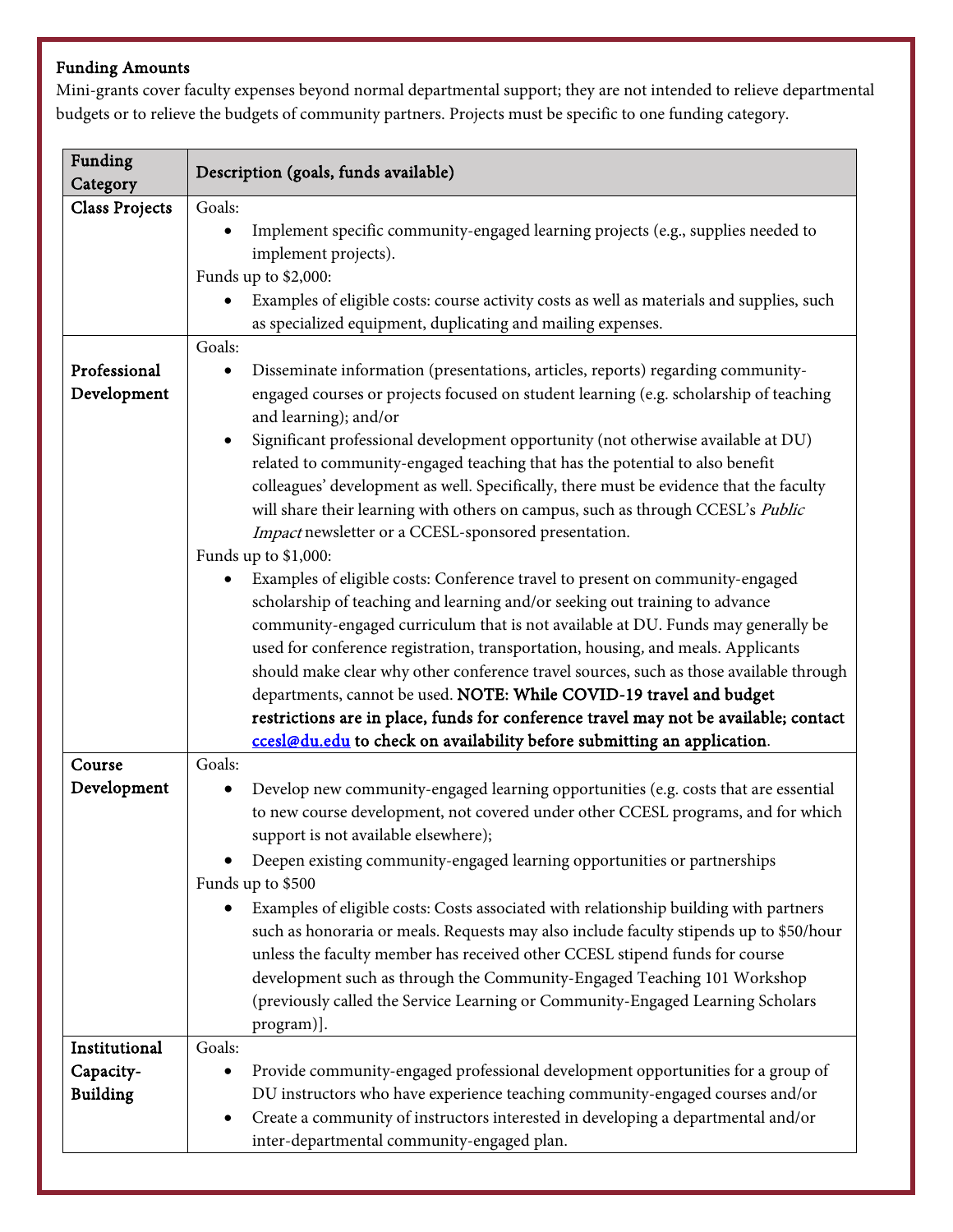|              | Funds up to \$2000:                                                                                                                                                                                                                                                                                                                                                                                                                                                                                                                                                                                                                                                                                                                                                                                                                                                                                                                       |  |  |
|--------------|-------------------------------------------------------------------------------------------------------------------------------------------------------------------------------------------------------------------------------------------------------------------------------------------------------------------------------------------------------------------------------------------------------------------------------------------------------------------------------------------------------------------------------------------------------------------------------------------------------------------------------------------------------------------------------------------------------------------------------------------------------------------------------------------------------------------------------------------------------------------------------------------------------------------------------------------|--|--|
|              | Examples of eligible costs: Costs associated with speakers/trainers/facilitators,<br>materials such as books or other supplies; meeting logistics such as rooms and<br>refreshments; Faculty stipends (up to \$50/hour, not to be used in combination with<br>other CCESL funds, such as Public Good Grants); other materials and supplies to<br>support the development of community-engaged instructor communities or similar<br>capacity building community-engaged learning opportunities/events.                                                                                                                                                                                                                                                                                                                                                                                                                                     |  |  |
| Community    | Goals: Provide support to DU faculty members for community-engaged teaching, research,                                                                                                                                                                                                                                                                                                                                                                                                                                                                                                                                                                                                                                                                                                                                                                                                                                                    |  |  |
| Engagement   | and/or creative work. Only research or creative work that has robust student involvement is                                                                                                                                                                                                                                                                                                                                                                                                                                                                                                                                                                                                                                                                                                                                                                                                                                               |  |  |
| Student      | eligible (e.g., research where students are members of a collaborative research team); thus,                                                                                                                                                                                                                                                                                                                                                                                                                                                                                                                                                                                                                                                                                                                                                                                                                                              |  |  |
| Assistant(s) | these positions support faculty in ways that directly benefit the DU student experience.                                                                                                                                                                                                                                                                                                                                                                                                                                                                                                                                                                                                                                                                                                                                                                                                                                                  |  |  |
|              | Funds variable:                                                                                                                                                                                                                                                                                                                                                                                                                                                                                                                                                                                                                                                                                                                                                                                                                                                                                                                           |  |  |
|              | On average, most assistants work for 5-10 hours a week, however the expected hours may vary<br>depending on the faculty member's needs. In the application, you will enter the total budget<br>you are requesting. When setting the hourly wage, faculty should consider the duties expected<br>of the assistant and consult <b>Student Employment guidelines</b> .                                                                                                                                                                                                                                                                                                                                                                                                                                                                                                                                                                       |  |  |
|              | If helpful, you can calculate the total amount of your request in this way:                                                                                                                                                                                                                                                                                                                                                                                                                                                                                                                                                                                                                                                                                                                                                                                                                                                               |  |  |
|              | # of hours/quarter $X \#$ of quarters served = total hours                                                                                                                                                                                                                                                                                                                                                                                                                                                                                                                                                                                                                                                                                                                                                                                                                                                                                |  |  |
|              | Total hours X hourly wage = total wage<br>$\bullet$                                                                                                                                                                                                                                                                                                                                                                                                                                                                                                                                                                                                                                                                                                                                                                                                                                                                                       |  |  |
|              | Total wage X .015 (student fringe rate for $FY2022$ ) = total fringe                                                                                                                                                                                                                                                                                                                                                                                                                                                                                                                                                                                                                                                                                                                                                                                                                                                                      |  |  |
|              | TOTAL BUDGET REQUEST = total wage + total fringe<br>٠                                                                                                                                                                                                                                                                                                                                                                                                                                                                                                                                                                                                                                                                                                                                                                                                                                                                                     |  |  |
|              | Examples of roles for assistants - While the needs of each faculty member and project are<br>unique, Student Assistants' scope of work might include:                                                                                                                                                                                                                                                                                                                                                                                                                                                                                                                                                                                                                                                                                                                                                                                     |  |  |
|              | Background research related to the issue area or community-engaged methods;<br>Activities to support development of partnerships with community organization(s);<br>Planning and implementing teaching or research activities;<br>Developing reflection tools for students or leading reflection activities;<br>Assisting the faculty member to assess and evaluate the community partnership,<br>impacts of the project, and/or student learning;<br>Corresponding with community partners and relevant stakeholders;<br>Telling the story of the community-engaged work through social media or other<br>public-facing communications; and/or<br>Problem-solving with students, community partners and the faculty member.<br>Each Faculty-Student Assistant team will create their own plan for how the Student Assistant<br>will support the community-engaged work. Student Assistants can be undergraduate or<br>graduate students. |  |  |
|              | **Please note that Student Assistants are eligible to participate in the DUGC Student Scholars<br>program. Scholars receive mentorship, professional development, and critical reflection<br>support and may be eligible for independent study credit.                                                                                                                                                                                                                                                                                                                                                                                                                                                                                                                                                                                                                                                                                    |  |  |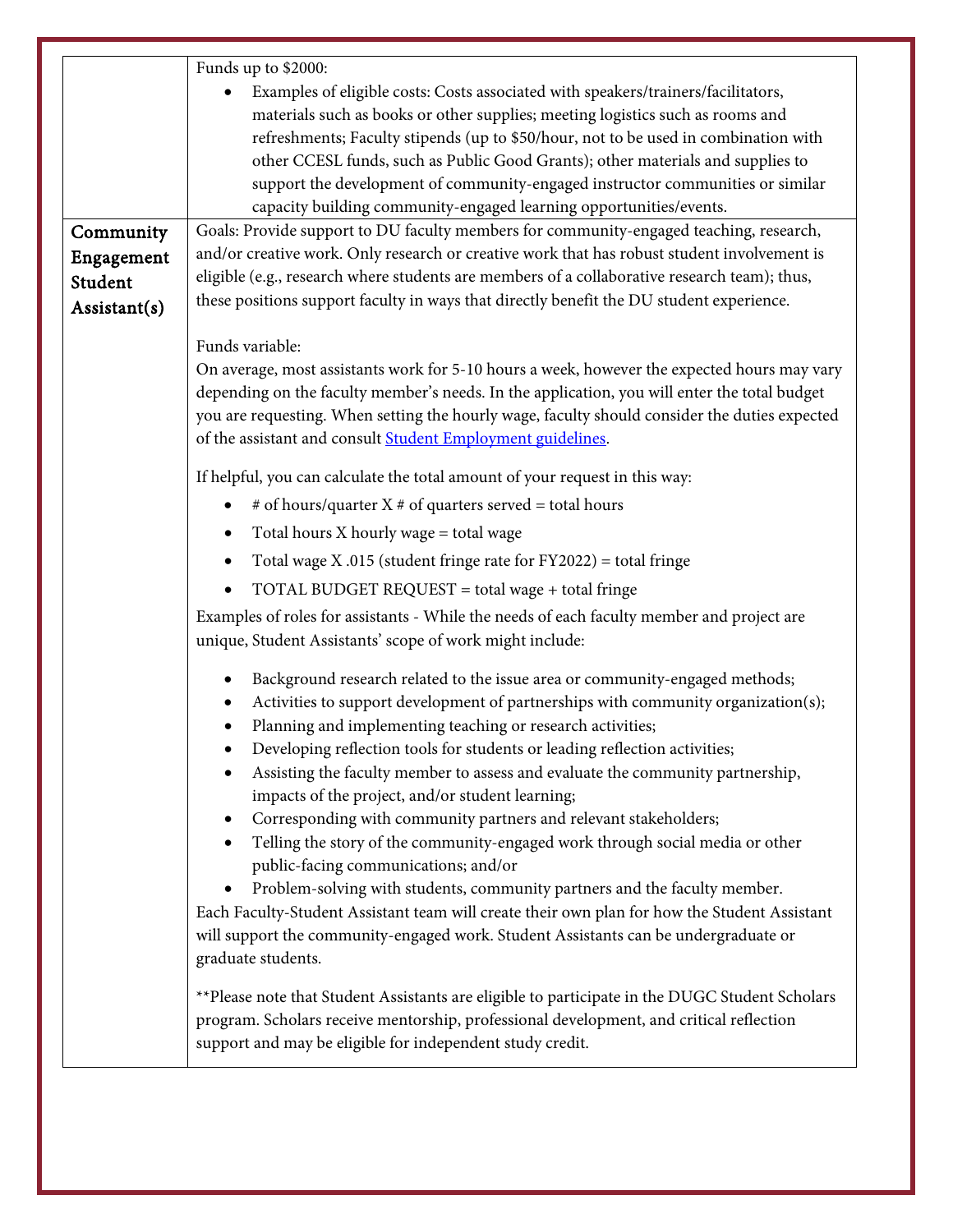# Non-Fundable Expenses

### Non-Fundable Expenses;

- Computers (Please note: If your project requires computers for use by student collaborators on your project, please contact contact contact contact contact and try to arrange for you to borrow a laptop for student use during the fund period);
- Routine office expenses;
- Expenses that have already been incurred;
- Student tuition or compensation of students for academic, credit-bearing service.

All funds must be used in accordance with institutional policies as detailed a[t www.du.edu/bfa,](http://www.du.edu/bfa) for example (but not limited to): research involving human or animal subjects must be reviewed by the DU Institutional Review Board; and international travel must be coordinated through the Office of International Travel.

# Reporting & Other Requirements

Recipients are expected to work with CCESL to disseminate information about your project, including submitting a short (300-500 words) article on the project for publication in our [Public Good](https://publicgoodimpact.com/) Impact Newsletter. This article is due within 30 days of the project's end date, as indicated on your application. You may invite your community collaborators and/or students to work with you on this article. Please email your article t[o ccesl@du.edu](mailto:ccesl@du.edu) along with any relevant photos, collateral, or other products you'd like to share. If you need an extension, please submit your request via email with a brief explanation to [ccesl@du.edu.](mailto:ccesl@du.edu)

In communications about this project (e.g., posters, talks, manuscripts), please include recognition that the work is funded by CCESL (and for DU Grand Challenges grants, DU Grand Challenges and the Arthur Vining Davis Foundations [AVDF]). For talks and posters, we you can access copies of these logos for your use [here](https://denveru.sharepoint.com/:f:/s/CCESLStaff/Et8MATUyUClDmMdsmHrBjvABI176C-vWBF-H_3K0JTbhWg?e=dVdy7A) (for questions, please email [ccesl@du.edu\)](mailto:ccesl@du.edu).

You and your collaborators will also be invited to complete a brief survey on the impact of this project on the community.

# How to Apply

Applications are reviewed on a rolling basis. Please expect approximately 2-4 weeks for your application to be reviewed. The selection committee bases its selection on the quality of the proposal, including the budget request and narrative, as well as with consideration of supporting community engagement across the university. Please prepare your application (details on the required fields below) and then submit your application via the link below. CCESL confirms application receipt by email. If you do not receive an email confirmation within 2 business days, please contac[t ccesl@du.edu.](mailto:ccesl@du.edu)

# Additional Support for Community-Engaged Teaching

Professional Development: Each year CCESL offers professional development opportunities, both for new and continuing community-engaged practitioners. To learn more about Community-Engaged Teaching 101 or other professional development opportunities, visit our website [here.](https://www.du.edu/ccesl/ourwork/bridge.html)

Consultations: CCESL staff are available to provide consultation and support in the development of community-engaged projects. Additionally, this year CCESL will be piloting a new program, Community Engagement Luminaries, where experienced faculty and community partners are available to review your ideas and provide feedback. To learn more about the program and get connected to a (or become one of) Luminary, visit [here.](https://www.du.edu/ccesl/ourwork/bridging_learning/cetprogram.html)

Scholar Shop: Scholar Shop is a platform that connects community organizations with DU students and faculty to address. If you are looking to connect with prospective community partners, Scholar Shop may have a connection for you. Each Scholar Shop project is unique, based on the research question/project first proposed by a community organization then further explored/refined with faculty and/or student partner(s).

# More Information

Please contact CCESL Executive Director, Cara DiEnno [\(cara.dienno@du.edu\)](mailto:cara.dienno@du.edu), with any questions.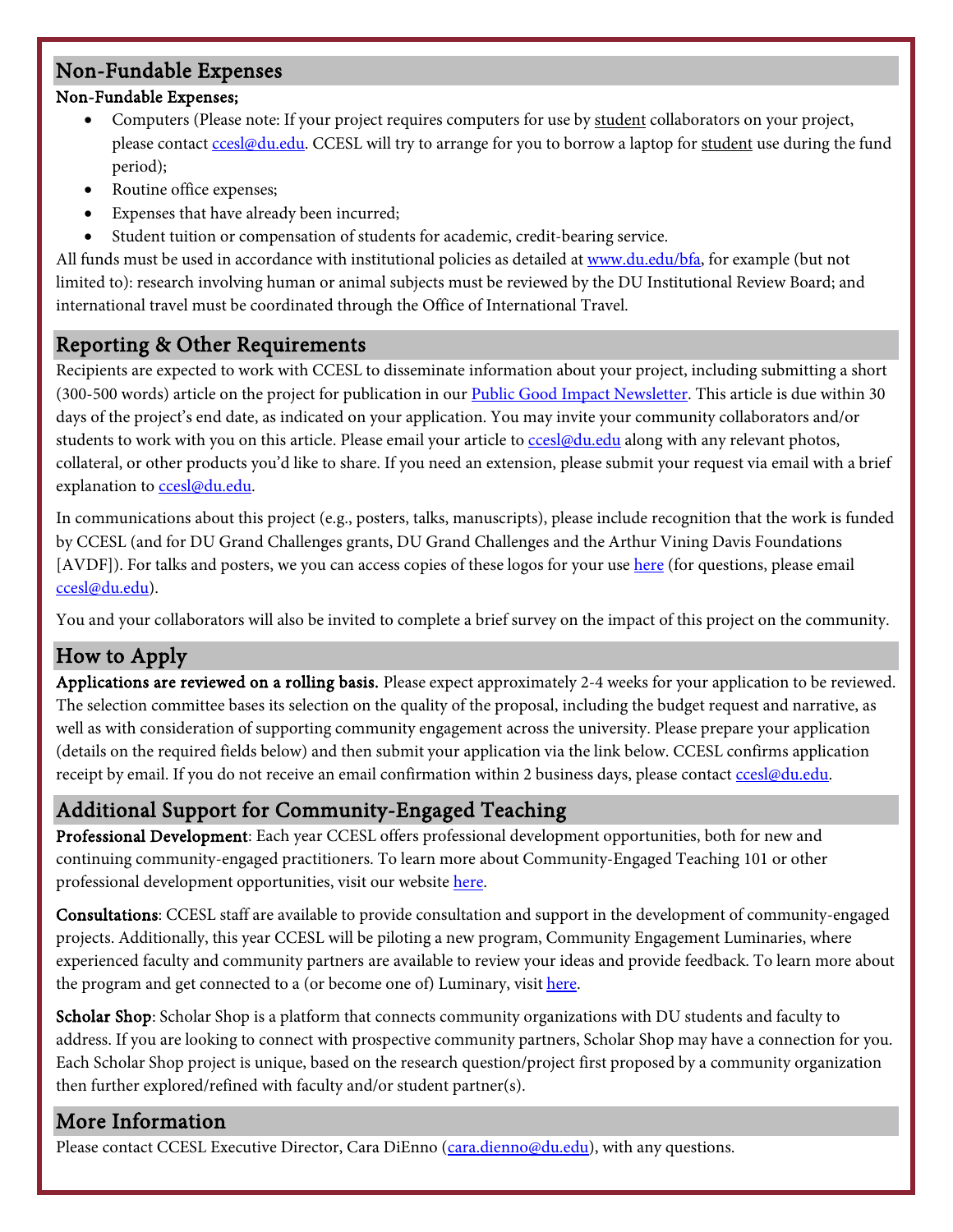# Application Questions to be completed online. Application found [HERE.](https://udenver.qualtrics.com/jfe/form/SV_7O4qsUfB1Yu00Rw)

#### ABOUT YOU:

- Name:
	- Pronouns (optional):
- DU ID:
- Email:
- Department/School/Center:
- Are you:
	- o Faculty
	- Staff
	- Postdoctoral Fellow
	- Graduate Student

| If Faculty                                             | <b>If Staff</b>       | If Graduate Student             |
|--------------------------------------------------------|-----------------------|---------------------------------|
| Indicate Academic Series (check one):                  | <b>Indicate Title</b> | <b>Indicate Degree Program:</b> |
| Tenure-Line Professorial Series<br>$\Omega$            |                       |                                 |
| Professorial Series in University Libraries<br>$\circ$ |                       |                                 |
| <b>Teaching Professorial Series</b><br>$\circ$         |                       |                                 |
| <b>Clinical Professorial Series</b>                    |                       |                                 |
| Professor of the Practice Series                       |                       |                                 |
| <b>Adjunct Faculty</b><br>$\circ$                      |                       |                                 |
| <b>Visiting Professorial Series</b><br>$\circ$         |                       |                                 |
| Indicate Academic Rank:                                |                       |                                 |
| Assistant                                              |                       |                                 |
| Associate                                              |                       |                                 |
| Full                                                   |                       |                                 |

- Previous experience. Please indicate your previous experience with community-engaged teaching:
	- o I participated in trainings on community-engaged teaching at DU (e.g., CCESL's Faculty Scholars, Community-Engaged Teaching 101)
	- o I participated in trainings at other institutions/programs on community-engaged teaching
	- I have taught community-engaged courses and/or conducted community-engaged scholarship
	- o I'm new to community-engaged methods

### ABOUT THE PROJECT:

### • Please select what type(s) of projects this proposal is intended to support:

- o CE Classes o CE Creative Work
- o CE Research
- o Other CE Project What is the title of the project or the name and quarter(s) of the course(s)?
- Does this project/class address one of the **DU Grand Challenges** issue areas? Check all that apply.
	- o Improving daily living
	- o Increasing economic opportunity
	- o Enhancing deliberation and action for the public good
	- o My project does not address any of these issue areas
- If you know the names of the community partner(s) with whom you will be working, please list them.
- Narrative Questions: Respond to the following questions
	- o Project Summary. Please provide a brief summary of the project for a general audience. This summary will be posted on the CCESL website if your project is funded. Up to 1900 characters (approximately 250 words).
	- $\circ$  Professional impact. Describe the potential impact on your professional development. Up to 1200 characters (approximately 150 words).
	- o Student impact. Describe the potential impact on student learning (this might be direct or indirect, depending on the type of funding requested). Up to 1200 characters (approximately 150 words).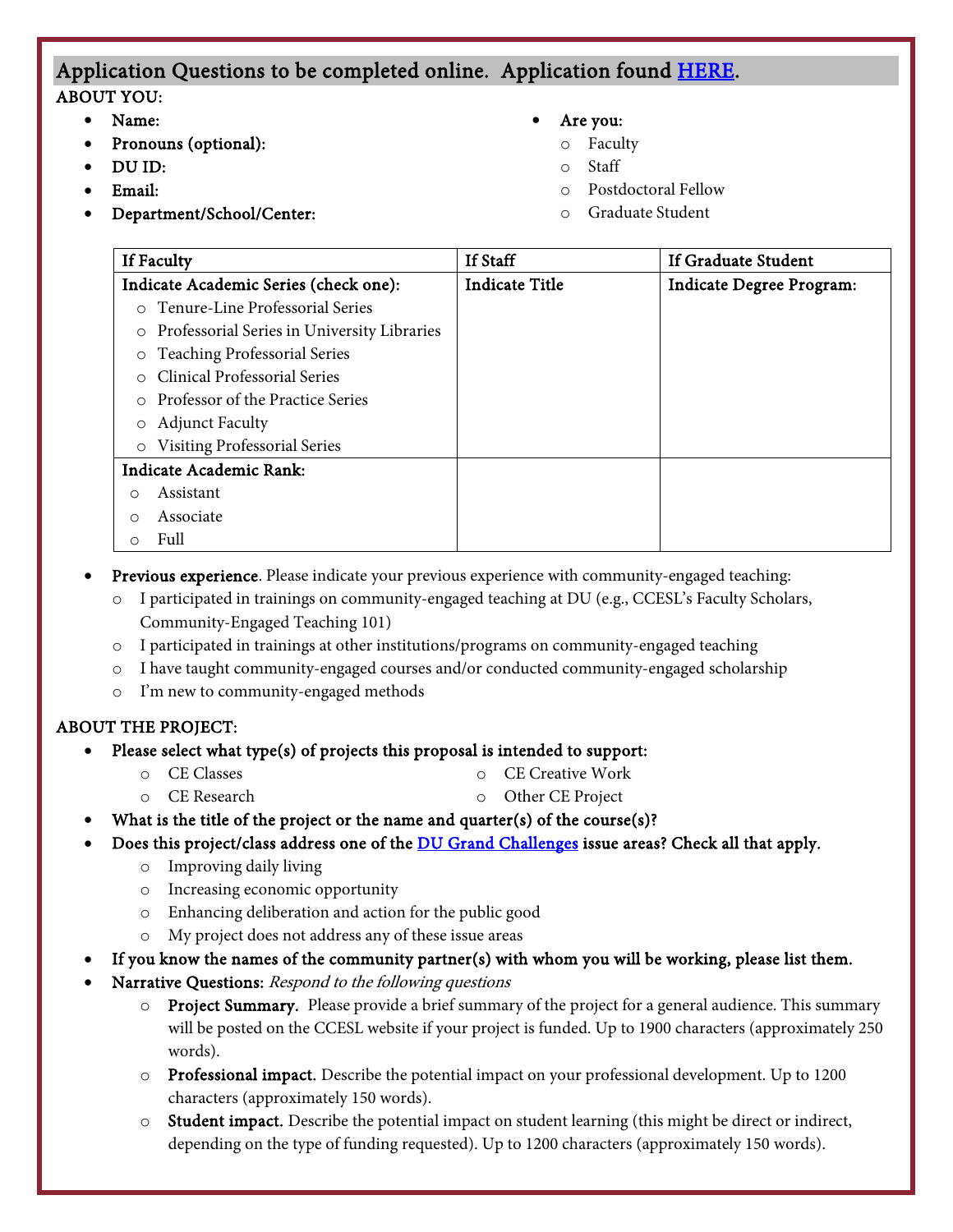- o Institutional impact (for Institutional Capacity-Building funding only). Describe the potential institutional impact. Up to 1200 characters (approximately 150 words).
- $\circ$  **Community impact.** Describe the potential impact on community partner(s), including information on the specific community partner(s). Note: some Course Development or Institutional Capacity-Building proposals might not yet have an identified partner; this should be explained. Up to 1200 characters (approximately 150 words).
- Keywords: List 3 keywords/phrases for the project:
- Preferred Start Date:
- Preferred End Date:
- Funding Type(s) requested (select all that apply):
	- o Class Projects
	- o Professional Development
- o Institutional Capacity Building
- o Student Assistant(s)

o Course Development

### BUDGET:

- Budget Amount for Each Funding Type Requested (professional development, up to \$1,000; course development, up to \$500; class projects and capacity building up to \$2,000; student assistants variable):
- Budget Narrative Please briefly describe how you will use the funds you are requesting support this project. Up to 1900 characters (approximately 250 words).

### FOR STUDENT ASSISTANT REQUESTS:

- Have you already identified the student(s) with whom you will work: Yes or No
	- o If Yes:
		- Student's name:

Student's major/program of study:

Student's year:

Student's email:

- o If No:
	- Please check the box below to indicate your agreement that you will send the name, year, major/program of study, and email for the assistant once you identify them

\*\*Please note that Student Assistants are eligible to participate in the DUGC Student Scholars program. Scholars receive mentorship, professional development, and critical reflection support and may be eligible for independent study credit.

## CLOSING QUESTIONS FOR ALL PROJECTS

## Please check the boxes below to indicate your understanding:

- The funds will be provided to my department, which will be responsible for administration including ensuring the student assistants (if applicable) have a background check on file and will process payment in accordance with university policy.
- I will submit a short (300-500 words) article on the accomplishments of this project for publication in our Public Good Newsletter within 30 days of the end date listed on this application.
- CCESL may post or repost updates I provide about this project on social media channels.
- I will recognize CCESL and/or as applicable DU Grand Challenges and the Arthur Vining Davis Foundations in all public communications about this project.

Funded proposals are highlighted by CCESL in our newsletter and on our social media. If you would like to be tagged, please indicate your social media handle(s) for Twitter, Facebook, and/or Instagram:

CCESL is piloting a new program this year, would you be interested in learning more about our Community Engagement Luminaries, faculty and community partner consultants who can provide brainstorming and feedback support on project ideas?